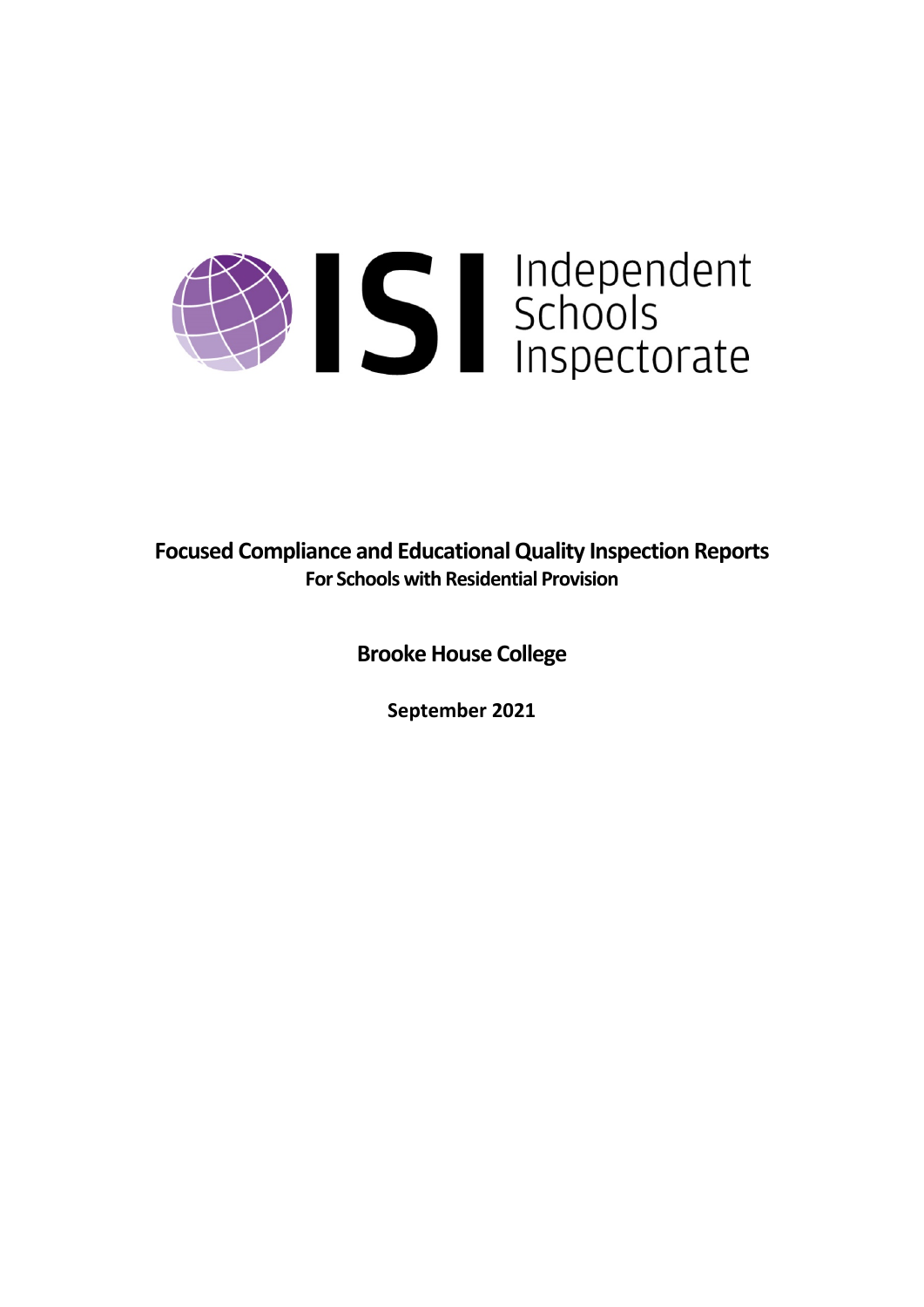# **Contents**

|    | <b>School's Details</b>                                              | 3  |
|----|----------------------------------------------------------------------|----|
| 1. | <b>Background Information</b>                                        | 4  |
|    | <b>About the school</b>                                              | 4  |
|    | What the school seeks to do                                          | 4  |
|    | About the pupils                                                     | 4  |
| 2. | <b>Regulatory Compliance Inspection</b>                              | 5  |
|    | Preface                                                              | 5  |
|    | <b>Key findings</b>                                                  | 6  |
|    | PART 1 - Quality of education provided                               | 6  |
|    | PART 2 - Spiritual, moral, social and cultural development of pupils | 6  |
|    | PART 3 - Welfare, health and safety of pupils                        | 6  |
|    | PART 4 – Suitability of staff, supply staff, and proprietors         | 7  |
|    | PART 5 - Premises of and accommodation at schools                    | 7  |
|    | <b>PART 6 - Provision of information</b>                             | 8  |
|    | PART 7 - Manner in which complaints are handled                      | 8  |
|    | PART 8 - Quality of leadership in and management of schools          | 8  |
| 3. | <b>Educational Quality Inspection</b>                                | 9  |
|    | Preface                                                              | 9  |
|    | <b>Key findings</b>                                                  | 9  |
|    | <b>Recommendations</b>                                               | 9  |
|    | The quality of the pupils' academic and other achievements           | 9  |
|    | The quality of the pupils' personal development                      | 11 |
| 4. | <b>Inspection Evidence</b>                                           | 14 |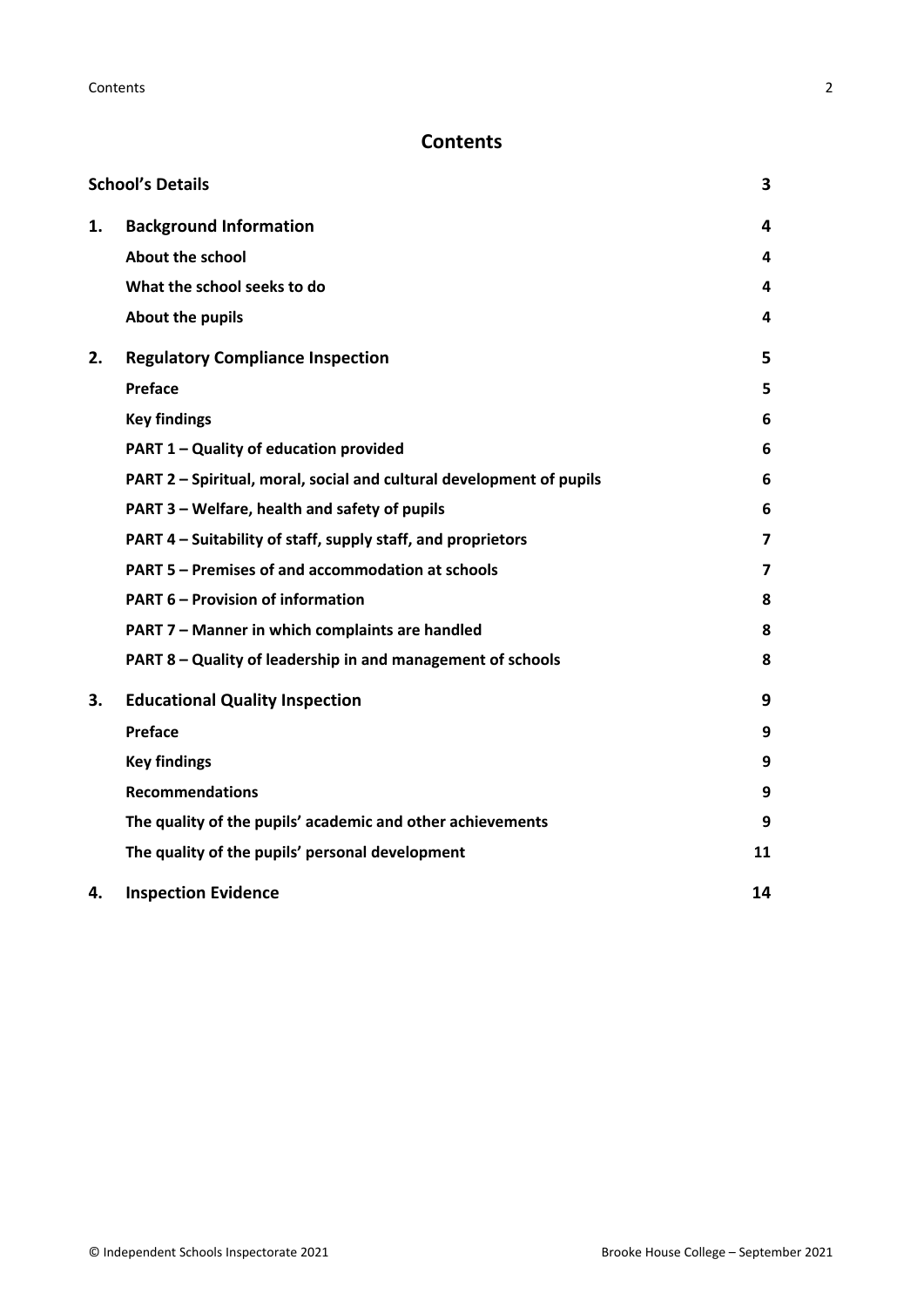| <b>School</b>            | <b>Brooke House College</b> |    |                   |     |
|--------------------------|-----------------------------|----|-------------------|-----|
| <b>DfE</b> number        | 855/6005                    |    |                   |     |
| <b>Address</b>           | <b>Brooke House College</b> |    |                   |     |
|                          | 12 Leicester Road           |    |                   |     |
|                          | Market Harborough           |    |                   |     |
|                          | Leicestershire              |    |                   |     |
|                          | <b>LE16 7AU</b>             |    |                   |     |
| <b>Telephone number</b>  | 01858 462452                |    |                   |     |
| <b>Email address</b>     | enquiries@brookehouse.com   |    |                   |     |
| Headteacher              | Mr Ian Smith                |    |                   |     |
| Proprietor               | Mrs Joan Williams           |    |                   |     |
| Age range                | 11 to 19                    |    |                   |     |
| Number of pupils on roll | 214                         |    |                   |     |
|                          | Day pupils                  | 14 | <b>Boarders</b>   | 200 |
|                          | <b>Seniors</b>              | 91 | <b>Sixth Form</b> | 123 |
| <b>Inspection dates</b>  | 21 to 24 September 2021     |    |                   |     |

# <span id="page-2-0"></span>**School's Details**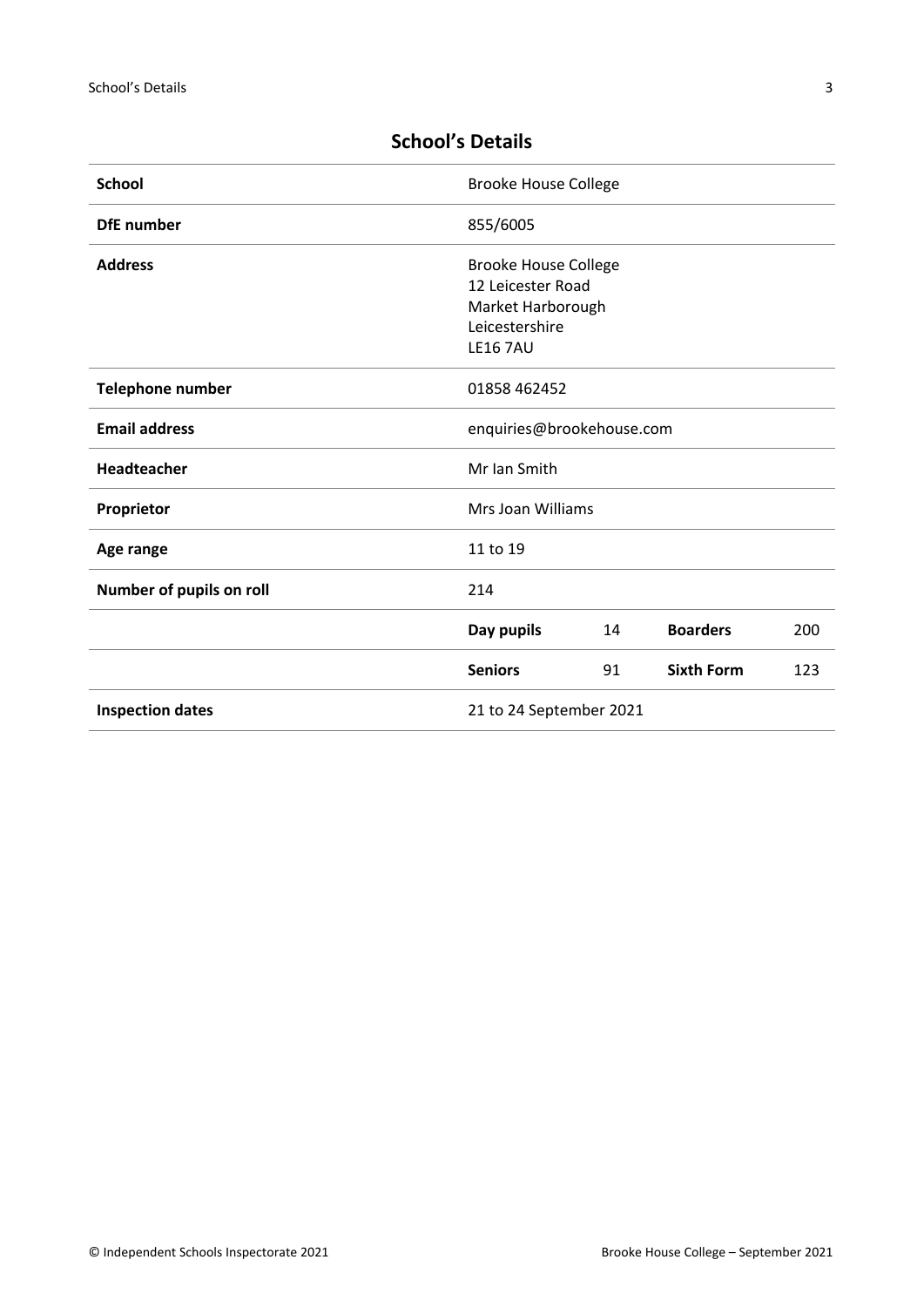# <span id="page-3-0"></span>**1. Background Information**

#### <span id="page-3-1"></span>**About the school**

- 1.1 Brooke House College is a co-educational independent day and boarding school for pupils aged between 11 and 19 years. A very large majority of pupils are male. It was founded in 1967 in its current location in Market Harborough. The college is owned by an incorporated limited company with two directors and its work is overseen by an advisory committee. The college incorporates a football and a motor sport academy. Pupils are taught in the main college buildings. The football academy is based at a local football club. Boarders are accommodated in nine houses, four of which are located on the college's main campus. Since the previous inspection, the college has added a purpose-built science and technology facility and a new principal took up his post on 1st September 2021.
- 1.2 During the period March to August 2020, the whole school was closed. A number of boarders continued to be accommodated on site. During this period of closure the school provided remote learning materials for all pupils.
- 1.3 In the interests of infection control during the COVID-19 (coronavirus) pandemic, inspection evidence was gathered partly remotely and partly on-site to reduce contact within the school setting.
- 1.4 In line with the direction given by the Department for Education (DfE) at the time, no evaluation has been made of the nature or effectiveness of any provision made during the period March to August 2020, including its impact on pupils' learning, achievement or personal development. Any concerns relating to pupils' welfare during this period which directly relate to measures implemented by the school have been considered.
- 1.5 During the lockdown period of January to March 2021, most pupils remained in school as boarders and received online educational provision.
- 1.6 In 2020 and 2021, public examinations were not held. For pupils who would have been expected to take these examinations, centre-assessed grades and teacher-assessed grades were awarded.

#### <span id="page-3-2"></span>**What the school seeks to do**

1.7 The college's aim isto provide a safe and tolerant environment which allowsindividual expression and development. Its objectives include the development of pupils both academically and through the cocurricular programme, and nurturing individuals who possess self-esteem and confidence and who appreciate diversity and are tolerant of others.

#### <span id="page-3-3"></span>**About the pupils**

1.8 Day pupils come from a range of backgrounds within a 20-mile radius of the school. Boarders come from across the world, with 60 nationalities currently represented. Nationally standardised test data provided by the school indicate that the ability of the pupils is below average. The school has identified eight pupils as having special educational needs and/or disabilities (SEND), which include dyslexia and dyspraxia. All of these pupils receive additional specialist help. No pupil has an education, health and care plan (EHC). English is an additional language (EAL) for 153 pupils, all of whom receive additional specialist support. Data used by the school have identified four pupils as being the more able in the school's population and the curriculum is modified for them and for pupils with special talents in football and motor sport.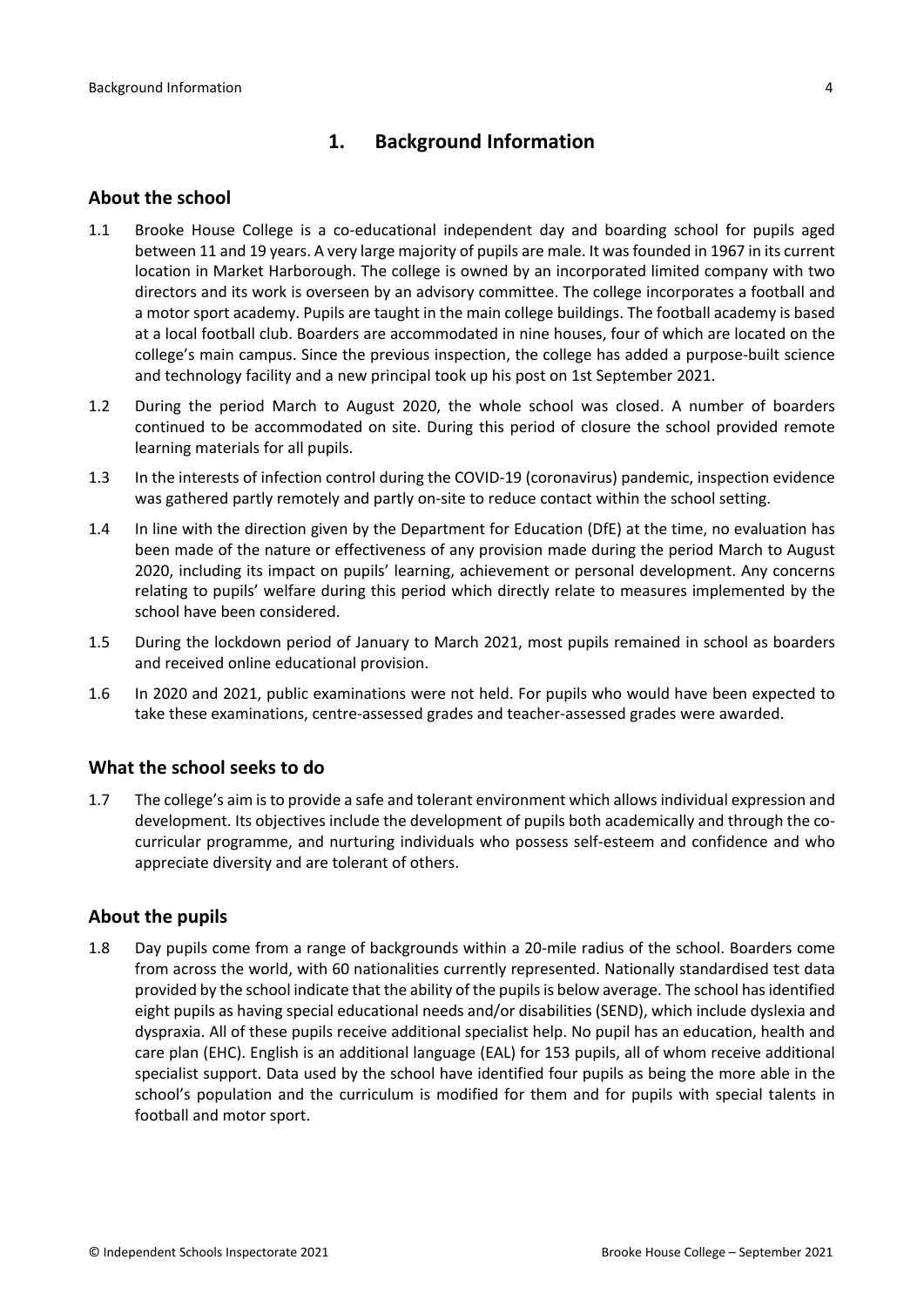# <span id="page-4-0"></span>**2. Regulatory Compliance Inspection**

# <span id="page-4-1"></span>**Preface**

The Independent Schools Inspectorate (ISI) is approved by the Secretary of State to inspect schools which are, or whose heads are, in membership of the associations which form the Independent Schools Council (ISC) and report on the extent to which they meet the Independent School Standards ('the standards') in the Schedule to the Education (Independent School Standards) Regulations 2014, including the National Minimum Standards for Boarding ('boarding NMS'), where applicable. Additionally, inspections report on the school's accessibility plan under Schedule 10 of the Equality Act 2010 and the ban on corporal punishment under section 548 of the Education Act 1996. Inspections also comment on the progress made to meet any compliance action points set out in the school's most recent statutory inspection.

ISI inspections are also carried out under the arrangements of the ISC Associations for the maintenance and improvement of the quality of their membership.

**This is a FOCUSED COMPLIANCE INSPECTION which was combined with an inspection of EDUCATIONAL QUALITY. The FOCUSED COMPLIANCE inspection reports only on the school's compliance with the standards**, **including the boarding NMS.** The standards represent minimum requirements and judgements are given either as **met** or as **not met**. All schools are required to meet all the standards applicable to them. Where the minimum requirements are not met, this is clearly indicated in the relevant section of the report and the school is required to take the actions specified. In this focused compliance inspection, key standards have been inspected in detail. These are the standards on safeguarding; measures to guard against bullying; arrangements for pupils' health and safety; arrangements to check the suitability of staff; the provision of information; the handling of parents' complaints; and other related aspects of leadership and management. The remaining standards and requirements are deemed to continue to be met unless evidence to the contrary has been found.

Inspections do not include matters that are outside of the regulatory framework described above, such as: an exhaustive health and safety audit; compliance with data protection requirements; an in-depth examination of the structural condition of the school, its services or other physical features; contractual arrangements with parents; an investigation of the financial viability of the school or its accounting procedures.

Inspectors may be aware of individual safeguarding concerns, allegations and complaints as part of the inspection process. Such matters will not usually be referred to specifically in published reports in this document but will have been considered by the team in reaching its judgements.

Links to the standards and requirements can be found here: The Education [\(Independent](http://www.legislation.gov.uk/uksi/2014/3283/contents/made) School Standards) [Regulations](http://www.legislation.gov.uk/uksi/2014/3283/contents/made) 2014, National Minimum [Standards](https://www.gov.uk/government/uploads/system/uploads/attachment_data/file/416186/20150319_nms_bs_standards.pdf) for Boarding Schools.

**COVID-19: Inspection judgements do not cover the period March to August 2020 inclusive.**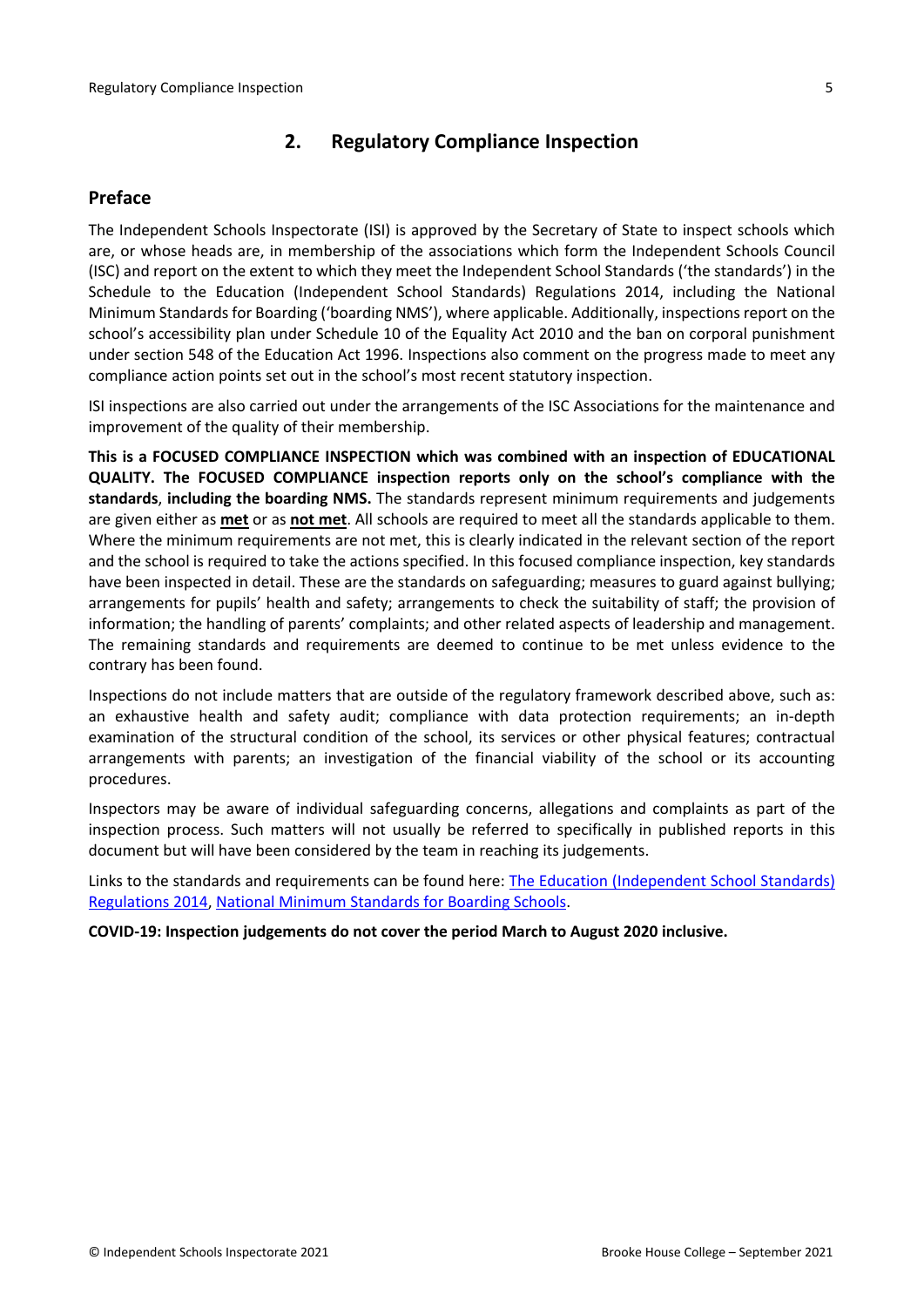# <span id="page-5-0"></span>**Key findings**

**2.1 The school does not meet all of the required standards in the schedule to the Education (Independent School Standards) Regulations 2014, the National Minimum Standards for Boarding Schools and associated requirements, and should take immediate action to remedy deficiencies as detailed below.**

# <span id="page-5-1"></span>**PART 1 – Quality of education provided**

- 2.2 At GCSE in the years 2018 to 2021, performance has confirmed that teaching enables pupils to make good progress in the context of Part 1 paragraph 3(a).
- 2.3 In the sixth form, A-level resultsin the years 2018 to 2021 have confirmed that teaching enables pupils to make good progress in the context of Part 1 paragraph 3(a).
- 2.4 The curriculum is documented, supported by appropriate plans and schemes of work for the pupils and covers the required breadth of material. The teaching enables pupils to make good progress, encompasses effective behaviour management and is supported by suitable resources. A suitable framework for the assessment of pupils' performance is in place.
- 2.5 Pupils receive relationships and sex education in the senior school, except in so far as they are lawfully excused. The school has consulted parents and published a written statement of its policy which has regard to the relevant statutory guidance.
- **2.6 The standards relating to the quality of education [paragraphs 1–4] are met.**

# <span id="page-5-2"></span>**PART 2 – Spiritual, moral, social and cultural development of pupils**

- 2.7 Principles and values are actively promoted which facilitate the personal development of pupils as responsible, tolerant, law-abiding citizens. Boarders' views are actively encouraged, and their opinions and concerns are appropriately considered by staff. Any prefect system operating in the school is suitably managed.
- **2.8 The standard relating to spiritual, moral, social and cultural development [paragraph 5] and NMS 17 and 19 are met.**

# <span id="page-5-3"></span>**PART 3 – Welfare, health and safety of pupils**

- 2.9 Good behaviour is promoted; bullying is prevented so far as reasonably practicable; health and safety requirements are met; provision is made for first aid. Pupils are properly supervised; admission and attendance registers are maintained, as required. A disability access plan is in place.
- 2.10 An appropriate induction process for pupils new to boarding is implemented, and suitable provision is made for boarders' medical and health care, their food and drink and for managing boarders' laundry and possessions. Boarders have suitable contact with friends and family and access to a programme of activities. Boarding staff are appropriately trained and deployed.
- 2.11 Arrangements are made to safeguard and promote the welfare of pupils by means that pay due regard to most current statutory guidance. Checks against prohibition from teaching have not been undertaken for sports coaches before appointment and the school has not always obtained at least two references for members of staff prior to commencement of their employment.
- 2.12 Health and safety requirements are met in most areas. The school has a suitable risk assessment policy, which is monitored and implemented effectively. However, the school's fire risk assessment has not been reviewed with sufficient regularity and recommendations have not been implemented in a timely manner.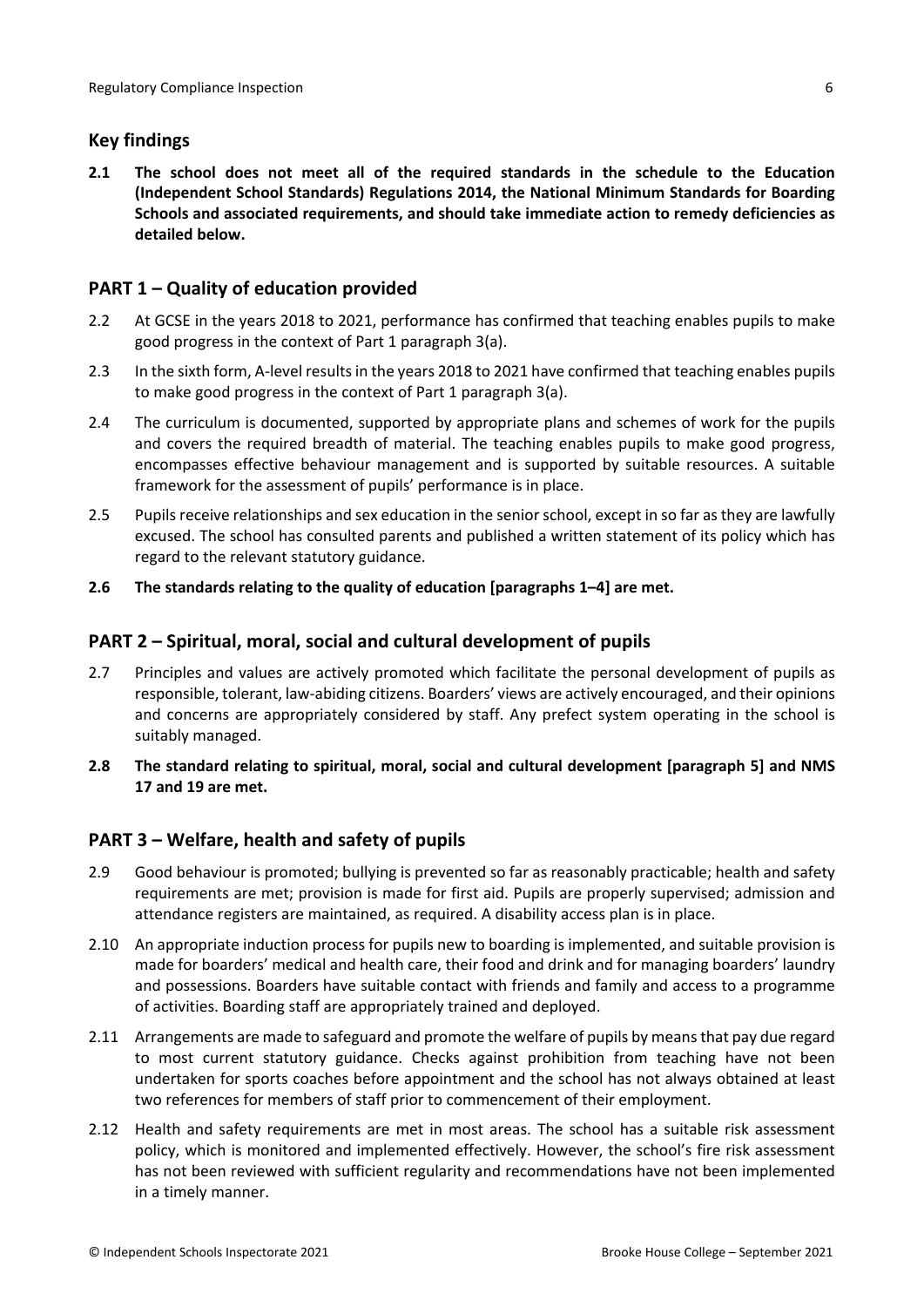**2.13 The standards relating to welfare, health and safety in paragraphs 9–11, 13–15, the requirement of Schedule 10 of the Equality Act 2010 (accessibility plan), the ban on corporal punishment under section 548 of the Education Act 1996 and NMS 2–4, 6–12, 15 and 16 are met, but those in paragraphs 7 [safeguarding], 8 [safeguarding of boarders], 12 [fire], 16 [risk assessment] and NMS 6 [safety of boarders] and 7 [fire precautions and drills] are not met.**

#### **Action point 1**

**The school must ensure that checks against prohibition from teaching are undertaken on sports coaches before they take up their appointment [paragraphs 7(a) and (b) and 8(a) and (b)].**

#### **Action point 2**

The school must ensure that at least two references are received for all staff before they begin work **[paragraphs 7(a) and (b) and 8(a) and (b)].**

#### **Action point 3**

**The school must ensure that its fire risk assessment is reviewed regularly by a competent person and that any recommendations are implemented promptly [paragraphs 12 and 16; NMS 6.3 and 7.1].**

# <span id="page-6-0"></span>**PART 4 – Suitability of staff, supply staff, and proprietors**

- 2.14 The school makes appropriate checks to ensure the suitability of proprietors, and a register is kept as required. Visitors to boarding accommodation are appropriately supervised and the school's arrangements for guardianship are suitably managed.
- 2.15 The school makes most of the appropriate checks to ensure the suitability of staff and a register is kept as required, but qualifications and medical fitness are not always checked before a person commences employment.
- 2.16 The standards relating to the suitability of those in contact with pupils at the school in paragraphs **19–21 are met, but those in paragraph 18 [checking of members of staff] and NMS 14 [staff recruitment and checks on other adults] are not met.**

#### **Action point 4**

**The school must ensure that checks of all relevant qualifications are carried out before any member of staff begins work [paragraph 18(3); NMS 14.1].**

#### **Action point 5**

**The school must ensure thatsuitable medical checks are carried out before any member ofstaff begins work [paragraph 18(3); NMS 14.1].**

# <span id="page-6-1"></span>**PART 5 – Premises of and accommodation at schools**

- 2.17 Suitable toilet and changing facilities, and showering facilities where required by the standard, and appropriate accommodation for pupils' medical and therapy needs are provided. Acoustics and lighting are appropriate; water provision is adequate. Suitable outdoor space is provided for physical education and outdoor play.
- 2.18 The premises, including boarding accommodation, are maintained to a standard commensurate with health and safety in most areas, but some recommendations from fire risk assessments have not been implemented.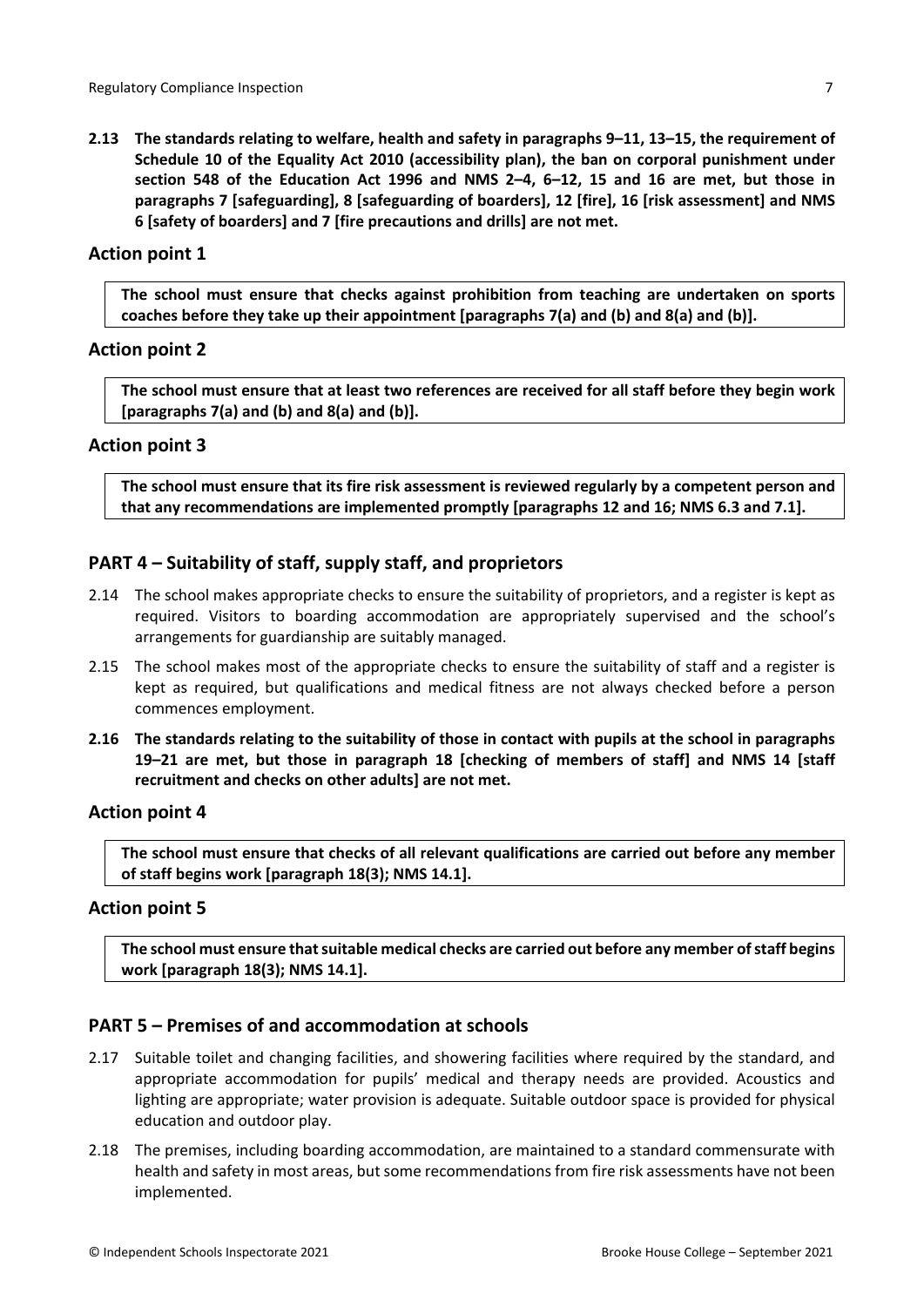**2.19 The standards relating to the premises and accommodation in paragraphs 23 and 24 and 26–29 are met, but those in paragraphs 25 [maintenance of premises and accommodation], 30 and NMS 5 [boarding accommodation] are not met.**

# **Action point 6**

**The school must ensure that the school premises and accommodation and facilities provided therein,** as identified elsewhere in the report, are maintained to a standard such that, so far as is reasonably **practicable, the health, safety and welfare of pupils are ensured [paragraphs 25 and 30; NMS 5.1].**

# <span id="page-7-0"></span>**PART 6 – Provision of information**

2.20 A range of information is published, provided or made available to parents, inspectors and the Department for Education. This includes details about the proprietor, the ethos of the school and the curriculum, and of the school's arrangementsfor admission, behaviour and exclusions, bullying, health and safety, first aid, details of the complaints procedure, and the number of complaints registered under the formal procedure during the preceding school year, and the provision for any with education, health and care plans or English as an additional language. It also includes particulars of the school's academic performance during the preceding school year, inspection reports and (for parents only) a report at least annually of their own child's progress. The safeguarding policy is posted on the school's website. A suitable statement of boarding principles and practice is published by the school.

#### **2.21 The standard relating to the provision of information [paragraph 32] and NMS 1 are met.**

# <span id="page-7-1"></span>**PART 7 – Manner in which complaints are handled**

- 2.22 Parental complaints, if any, are handled effectively through a three-stage process, (informal, formal and a hearing before a panel of three, one of whom is independent of the school). Each stage has clear time scales, and at the third stage the panel can make findings and recommendations which are communicated to the complainant. Records are kept appropriately, including of any action taken, whether or not a complaint is successful, and identifying those relating to the boarding provision.
- **2.23 The standard relating to the handling of complaints [paragraph 33] and NMS 18 are met.**

# <span id="page-7-2"></span>**PART 8 – Quality of leadership in and management of schools**

- 2.24 Appropriate leadership and management of boarding ensure that the required policies and records are maintained and effectively monitored.
- 2.25 The proprietor has not ensured that the leadership and management demonstrate good skills and knowledge, and fulfil their responsibilities effectively, so that the other standards are consistently met, and they actively promote the well-being of the pupils in the areas of staff recruitment and fire safety and risk assessment.
- **2.26 The standards relating to leadership and management of the school in paragraph 34 and NMS 13 are not met.**

#### **Action point 7**

**The school must ensure effective oversight so that leadership and management demonstrate good skills and knowledge and fulfil their responsibilities effectively so that the other standards are met consistently and they actively promote the well-being of the pupils [paragraph 34; NMS 13.1 and 13.3–5].**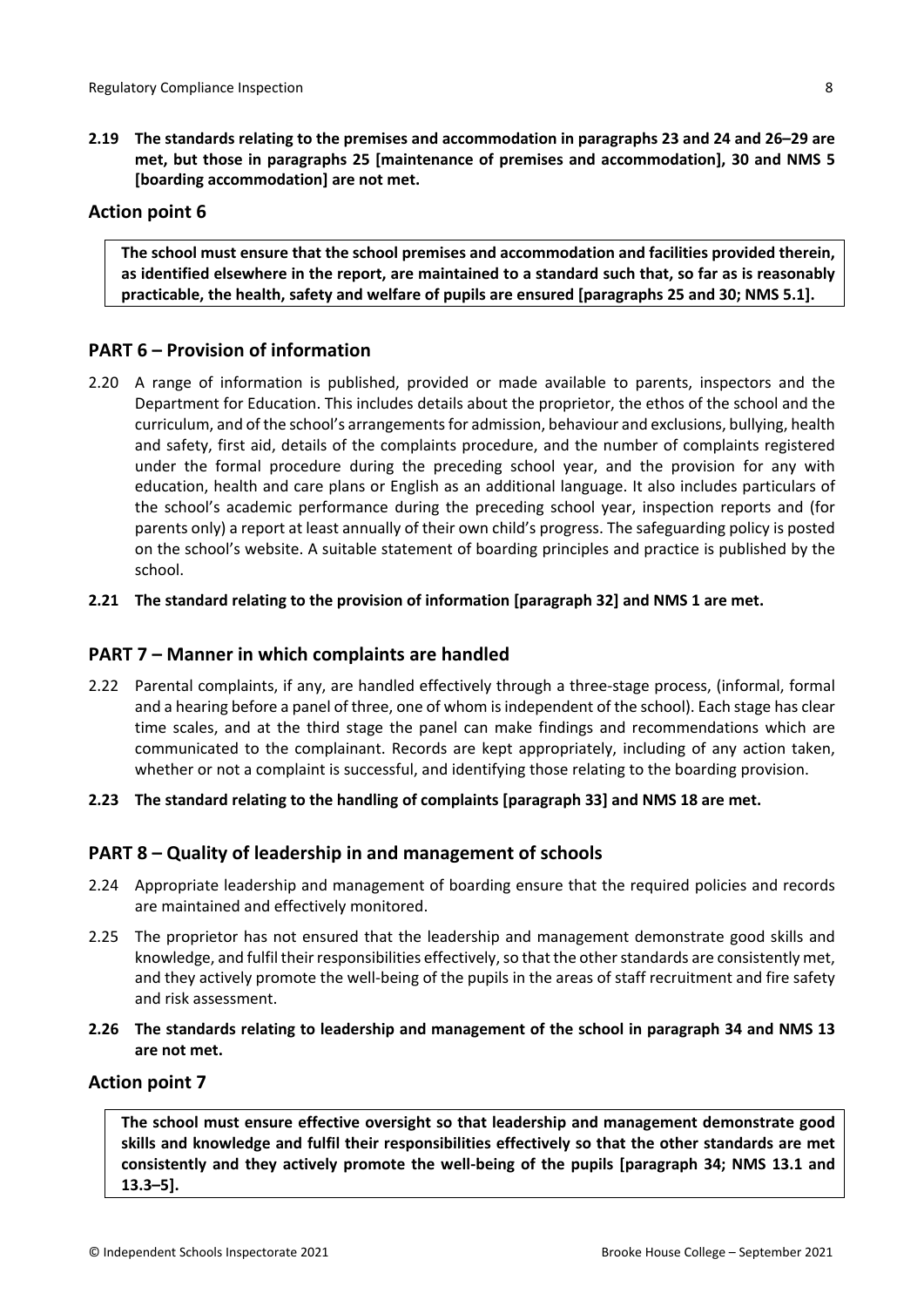# <span id="page-8-0"></span>**3. Educational Quality Inspection**

# <span id="page-8-1"></span>**Preface**

**The EDUCATIONAL QUALITY inspection reports on the quality of the school's work**. It focuses on the two key outcomes:

- The achievement of the pupils, including their academic development, and
- The personal development of the pupils.

#### **The headline judgements apply one of the ISI descriptors 'excellent', 'good', 'sound' or 'unsatisfactory'.**

Where necessary, National Curriculum nomenclature is used to refer to year groups in the school.

# <span id="page-8-2"></span>**Key findings**

3.1 The quality of the pupils' academic and other achievements is sound.

- Pupils with EAL make rapid progress in developing their linguistic skills.
- Pupils in the football academy develop excellent skills, physical strength and a deep knowledge and understanding of the game.
- Pupils show limited initiative and independence in their learning.
- Pupils' creative skills and aesthetic awareness are limited as they move through the school.
- 3.2 The quality of the pupils' personal development is good.
	- Pupils' behaviour and strong moral compass reflect the culture of mutual respect and tolerance in the college.
	- Pupils show good levels of self-awareness and self-confidence founded on the strong support of boarding.
	- Pupils show a good awareness of how to stay mentally and physically healthy.
	- Pupils seldom show a spiritual awareness or appreciation of non-material aspects of life.

#### <span id="page-8-3"></span>**Recommendations**

- 3.3 The school is advised to make the following improvements:
	- Enhance pupils' achievement and develop them personally by providing more opportunities to cultivate their creative potential and encouraging aesthetic and spiritual awareness.
	- Promote pupils' initiative and independence in their learning by continuing to develop strategies to enable teaching to extend pupils' higher-order thinking skills.

# <span id="page-8-4"></span>**The quality of the pupils' academic and other achievements**

- 3.4 The quality of the pupils' academic and other achievements is sound.
- 3.5 Pupils' attainment at A level has remained consistent during the years 2018–2019, with about half of examinations being graded A\*–B and girls performing better than boys. Results in centre-assessed grades in 2020 were similar, with a slight improvement in teacher-assessed grades in 2021. Over the same period, GCSE results have shown a significant improvement, with about half of examinations being graded A\*–C or 9–4 in 2018 and rising to around four-fifths in 2019. Centre-assessed grades in 2020 and teacher-assessed grades in 2021 indicate that this improvement has been sustained. All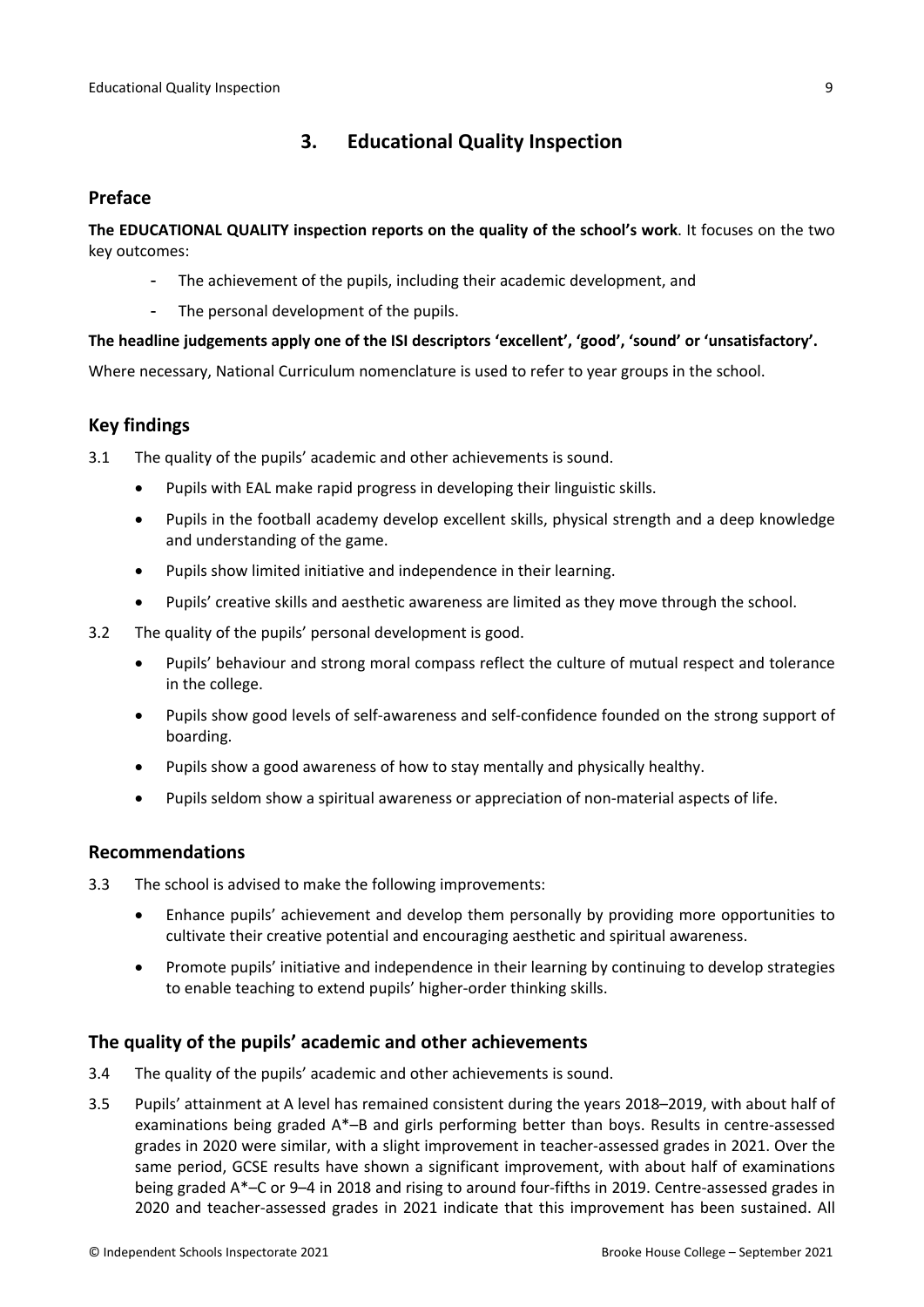results, however, are based on a small cohort. Data provided by the school for the period 2018 to 2019 indicate that pupils do not make progress in line with their abilities. Centre-assessed grades in 2020 suggest that this trend was maintained, but teacher-assessed grades for 2021 show the trend was reversed. Pupils with EAL, many of whom arrive at the college with little or no English, make good progress. This is because they receive outstanding support from specialist EAL teaching which allows them to develop rapidly linguistically, as evidenced by their success in International English Language Testing System (IELTS) assessments. In the period 2020–2021 there has been a decline in the overall passrate in the University Foundation Programme (UFP), and a smaller decline in the number of pupils achieving distinction or merit passes, though the former is largely explained by pupils not completing the course because they took up contracts with professional football clubs. Most pupils are able to gain places of their choice for the next stage of their education, training or employment because of a well-designed curriculum that is adapted to the needs and aspirations of pupils. A small number of pupils are accepted by higher education institutions with highly selective entry requirements and a significant number of football academy members are offered contracts with professional football clubs.

- 3.6 Pupils develop satisfactorily their knowledge, skills and understanding in most areas of the curriculum. Pupils' creative skills and aesthetic awareness are less well developed. Few pupils are intuitive and inquisitive learners. They arrive with differing and usually low level starting points in English, which makes progress at the outset relatively slow. Pupils in the football academy are successful in terms of skill acquisition, however, and demonstrate excellent physical prowess. This is due to high levels of self-motivation and skilful coaching and teaching. Pupils with SEND make sound progressin developing their knowledge, skills and understanding in line with their peers. They are supported by effective specialist teaching and appropriate mechanisms which enable subject teachers to plan for their needs to be met. Some pupils recall relevant information efficiently and can make links with other areas of study. When exploring chemical kinetics, pupils knew that the rate of chemical reactions is determined by multiple factors. More able pupils make rapid progress and achieve at a high level, as evidenced for example by their GCSE and A-level grades and the work they produce for the Extended Project Qualification (EPQ). It is clear from pupils' work online and in their books, as well as their performance in the classroom, that pupils make sound progress, particularly when there is detailed diagnostic feedback and teaching which stretches and involves them in their learning. In their questionnaire comments, several pupils observed that some teaching can lack challenge.
- 3.7 Pupils' attitudes to learning are variable. They are generally positive overall, though several instances of a lack of interest and engagement were observed. This is partly due to some pockets of less assured teaching and partly to the obstacle the school faces of persuading some boys especially that they are part of a school and not a football club. However, many football academy pupils understand that their approach to learning in the classroom needs to be as focused as that on the pitch in order for them to succeed, and this constructive approach enables them to adopt positive study habits. Most pupils though are enthusiastic in individual work and, in the few instances of observed group work, when collaborating with others. They are mostly attentive in lessons but show limited initiative beyond that directed by teaching, though pupils with EAL make rapid progress as a result of a highly effective programme of autonomous learning.
- 3.8 Most pupils have sound or, in some cases, good study skills, but their learning is not consistently productive, as shown by scrutiny of their work. Only on some occasions do pupils use their initiative to develop their own learning, using personal research to inform their decision-making. In a physics lesson pupils successfully researched information about electrical resistance to draw well-reasoned conclusions about the dangers of resisting the flow of electricity in a circuit. Football academy pupils apply analytical skills effectively to a football context. Pupils think for themselves when prompted and solve problems successfully, for example in a communications lesson where they were challenged to explore conflict scenarios and devise appropriate strategies to achieve a particular objective. Pupils studying for EPQ or preparing for university admissions tests in law and medicine demonstrate higher level skills, as reflected in the quality of their projects and results. Some pupils make effective use of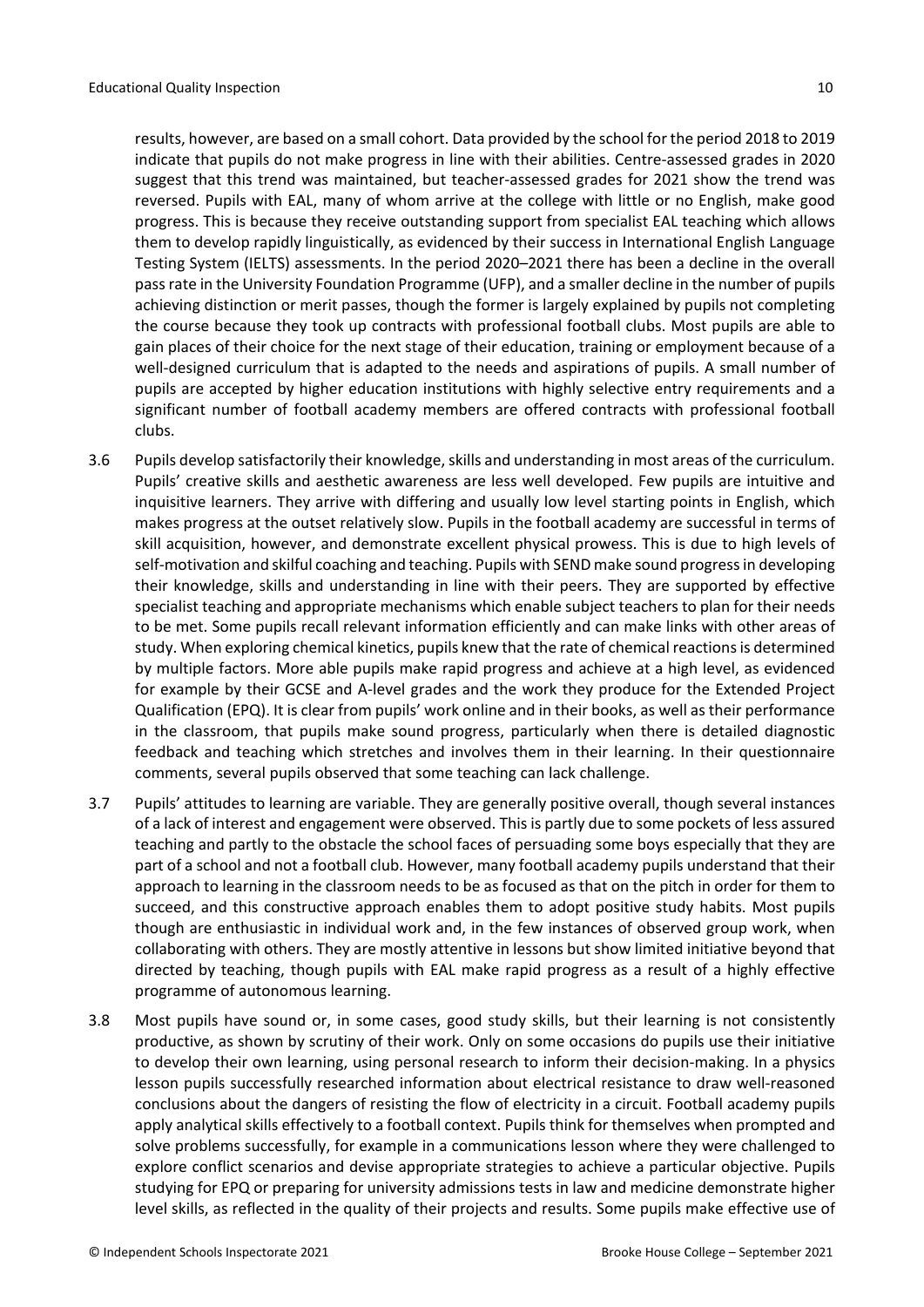the town's public library and there are plans to develop a resource centre at the heart of the college, part of the proprietors' commitment to raising pupils' attainment and enhancing their progress. Developing characteristics such as creative, critical and logical thinking and the ability to make connections is central to the High Performance Learning framework recently introduced by leadership and management. It is at a very early stage and too early to be able to judge outcomes but indicates that the college has clear and specific strategies for helping pupils to develop their study skills.

- 3.9 Some pupils are articulate speakers and communicate confidently in lessons where there are opportunities for interaction with teachers, though these were limited in a number of lessons observed. Others who are new to the college are understandably much more reticent and lacking in confidence, though they become increasingly adept at making themselves understood. Boarding makes a significant contribution in this regard, enabling pupils to immerse themselves in a common language. International students related that they do not consider their English level as a barrier to learning, but a challenge to overcome. Pupils' growing confidence to speak and risk making mistakes is evidenced by their willingness to make a successful contribution to public performances on the occasion of International Day or the Christmas concert.
- 3.10 Many pupils, including those with SEND, enjoy learning mathematics and do so successfully, as evidenced by relatively strong examination results. This is because of strong subject knowledge in teaching. When required, pupils are able to apply their numeracy skills to other subject areas, for example in art in order to master perspectives, or geography, where pupils calculated flow rates in rivers with precision. Where there is co-ordination of the teaching of numeracy skills across academic departments, for example in graph making, pupils achieve most success. Pupils use technology confidently and effectively to support their learning, though for many this confidence is mostly gained socially and through casual use of technology in school. All pupils use artificial intelligence devices effectively to aid learning, for example developing their range of vocabulary by asking for definitions or meanings of words or technical terms. It represents an innovative and effective investment and contribution by the college's proprietors. Pupils use ICT successfully for remote learning and they are able to use presentation software or basic functional applications effectively as learning tools. At a higher level, pupils use ICT effectively to conduct more sophisticated research in their EPQ work.
- 3.11 Pupils perform well in academic competitions such as Science and Mathematics Olympiads, with two medal-winning candidates in 2020. Footballers achieve excellent results. In 2020 the first XI were title winners in two national competitions, and the third eleven won the county cup. In the same year thirteen members of the academy signed professional contracts and ten other players represented their country, including playing for Nigeria in the Africa Cup of Nations and the Under-20 World Cup. A further five pupils represented England at Independent Schools Football Association (ISFA) level and two senior players have represented their country in 2022 World Cup qualifiers, playing for the full men's team. One of the drivers in the motorsport academy has gained his formula F4 licence and has already achieved success in races this season. Participation and achievements are limited to these pockets of excellence, an area that the college is aware of and determined to develop through plans to pursue projects in music and drama. Some success has been achieved in The Duke of Edinburgh's Award Scheme (DofE).

# <span id="page-10-0"></span>**The quality of the pupils' personal development**

- 3.12 The quality of the pupils' personal development is good.
- 3.13 Pupils grow in self-confidence and self-sufficiency asthey progressthrough the college. Simply arriving is a test of resilience for most, given that this is the first time they have lived away from home in a new country with a different language. They spoke with pride of overcoming psychological and sometimes technical barriers to their learning during the period of remote learning. Pupils in the football academy show resilience in bearing the disappointment of injury or not being selected for a team to which they aspire. Pupils throughout the college display a determination in all they undertake;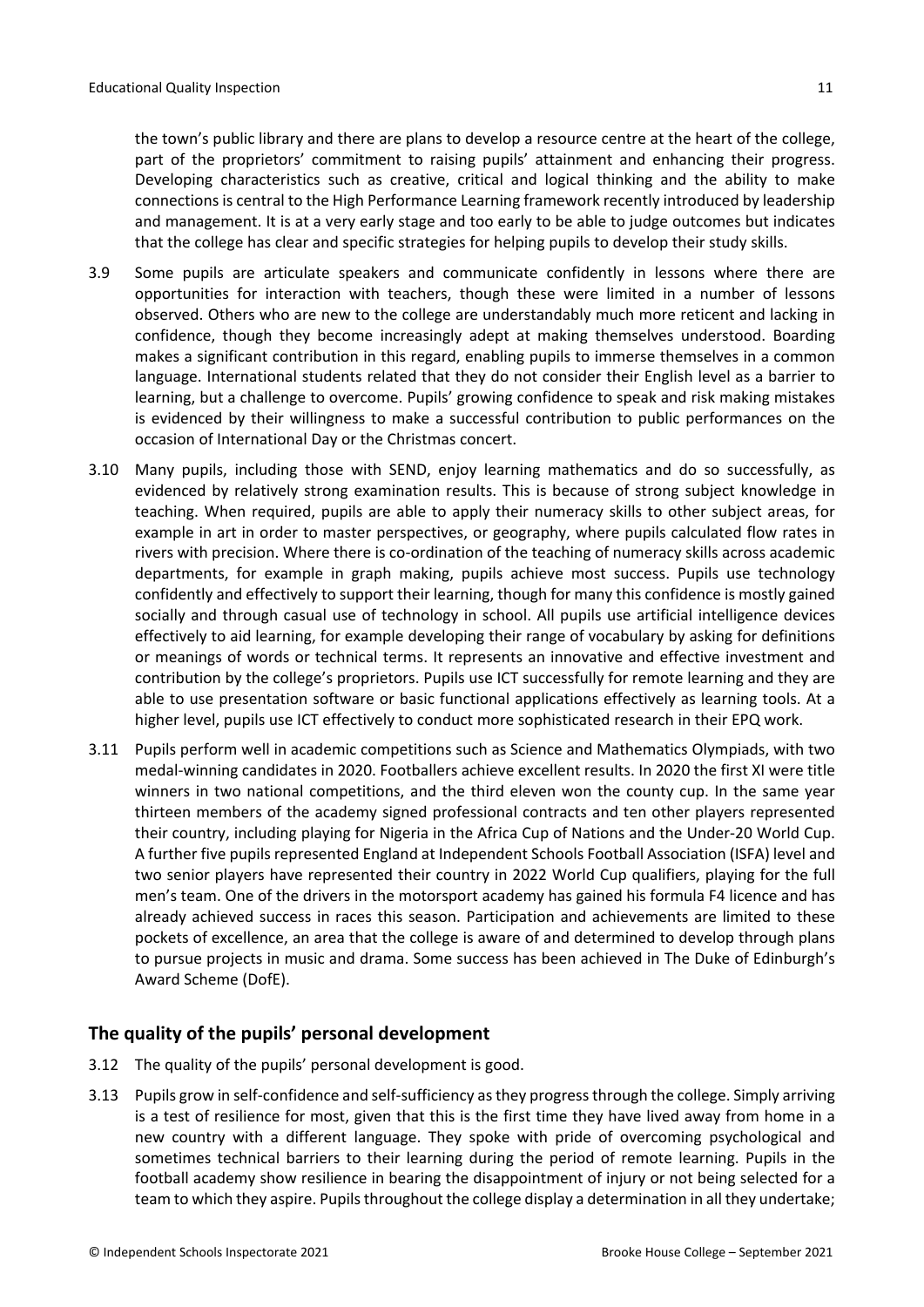for some, this permeates their academic lessons, as well as their sport, and helps them to prepare effectively for the next stage of their lives. Most pupils with EAL are prepared to risk making mistakes in their spoken English, confident that they will not be teased, and so are happy to share opinions and ideas, thus enhancing their learning. Pupils develop strong self-discipline in their approach to college life, re-paying the trust and autonomy afforded them by the college. Boarders in particular appreciate the fact that they are treated as young adults, an approach which promotes the maturity that was clearly evident in discussions during the inspection. All pupils describe a close-knit, supportive community which values and respects every individual.

- 3.14 Pupils mix easily with those of other nationalities, backgrounds, cultures and beliefs. They also take an interest in British society and institutions, an area which receives effective coverage in the curriculum. They demonstrate an openness which allows them to listen respectfully and sympathetically to alternative points of view. This is a strength of the college community, and greatly valued by the pupils themselves. Individuality is celebrated; there is a strong 'live and let live' ethos to which pupils willingly subscribe, and an acceptance that people with different views and attitudes can co-exist in harmony. In short, pupils accept that debate and challenge are healthy contributors to understanding and tolerance. An annual international day re-enforces the college's multi-cultural ethos and is greatly enjoyed by pupils.
- 3.15 Pupils demonstrate strong social awareness. They typically look to their friends or fellow boarders for support and speak with gratitude of a thorough induction programme which facilitates their swift integration into the college community when they first arrive. Boarding helps pupils to develop a strong sense of community, which enables them to work together in houses or in lessons. Boarders organise their own social events within houses, such as movie nights or group chat nights, and they are keen to participate in optional activities such as Sunday excursions. Pupils mix very well across year groups. A young boarder spoke of the way in which older boarding house residents assist him with homework and helped him settle in and overcome homesickness when he first arrived. Pupils support each other in their sports teams, in academic Olympics, in initiatives instigated by student council and in support of campaigns promoted by the college, for example *Show Racism the Red Card*. Pupils work collaboratively to enhance their everyday life by combining to make suggestions for improving their surroundings. They unselfishly recognise others' needs and are quick to support their friends. In their questionnaire responses, pupils overwhelmingly agreed that pupils are kind and respect each other.
- 3.16 Aware of the consequences and benefits of good decision making for themselves and for others, most pupils make thoughtful and informed choices, for example about GCSE or A-level courses, their future careers, their aspirations to become professional footballers or how to organise their personal lives effectively. Whilst many pupils realise how important it is to make decisions for themselves, some are over-reliant on adult guidance, though all willingly take advantage of the strong pastoral support network provided by the college. Some pupils choose to accept the opportunities the college presents and are willing to experience something new that they would not encounter in their own country, such as joining the DofE or finding and sustaining a part-time job in town.
- 3.17 Pupils have a keen sense of right and wrong. Their behaviour is generally good and often excellent. In questionnaire responses that showed very strong support for the school in every area, all parents felt that the school promoted good behaviour. Pupils are intolerant of unkindness and bullying and say that they would willingly challenge unfairness or injustice. They understand and respect systems of rules and laws, and accept responsibility for their own behaviour, including towards others. They are polite and courteous to each other, to adult members of the community and to visitors. Friendships are strong and they support each other at all times, regardless of age or gender. Boarders describe their houses as being respectful and inclusive. Members of the football academy are competitive, but not at the expense of jealous rivalry; indeed, they celebrate each other's success. Their response in discussion to topical issues such as the situation in Afghanistan, *Black Lives Matter* and peer-on-peer abuse reveals a deep-rooted opposition to social injustice and a sense of the importance of human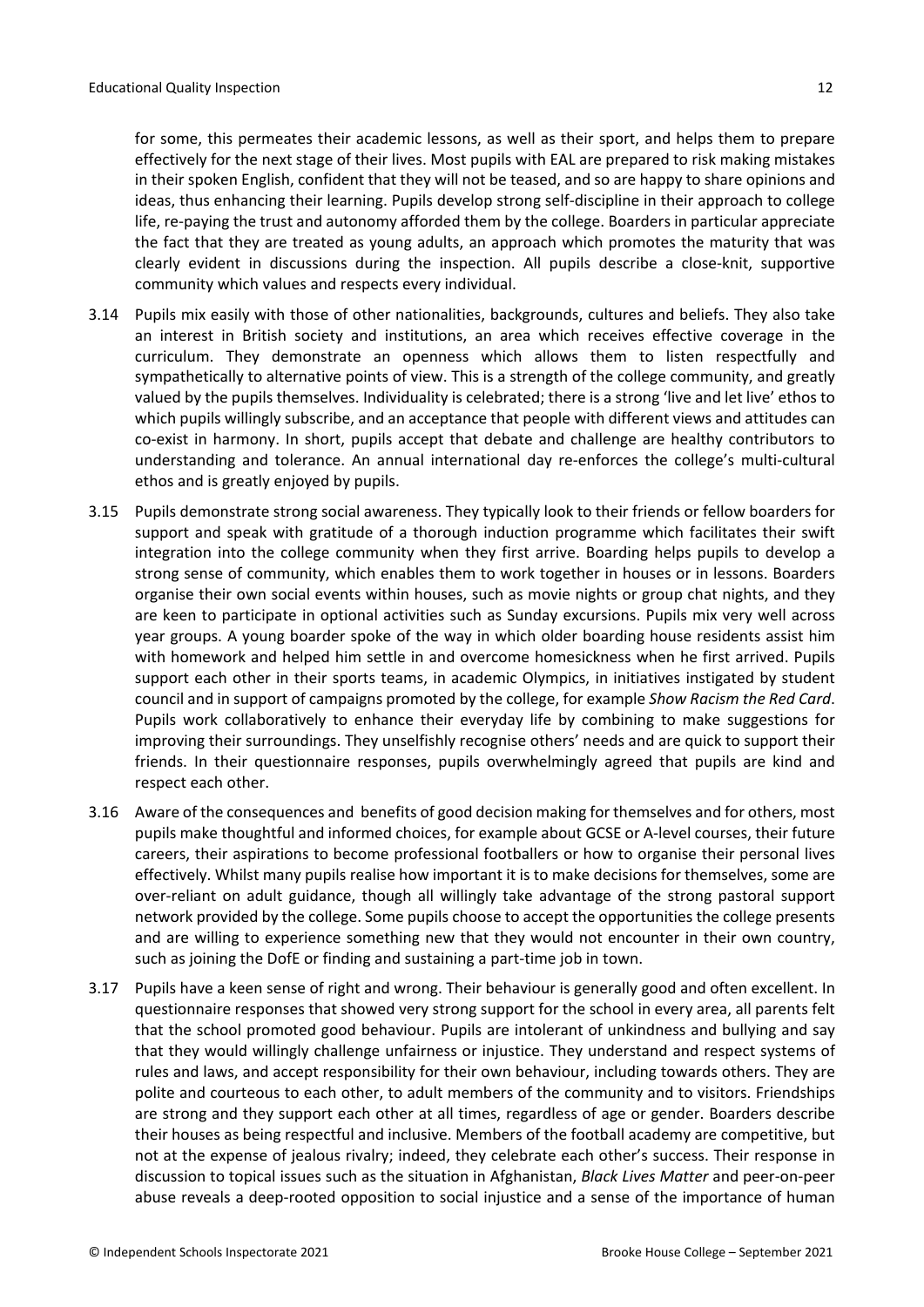rights. Pupils are strongly supported by staff who are good role models and who have a high level of understanding of their needs, as well as a system of sanctions which pupils feel are consistently applied with fairness. Resident tutors play an important role in this respect and contribute greatly to the personal development of pupils. The fact that pupils can draw on so many experiencesfrom across the world is a bonus and a testament to the contribution that boarding makes to their personal growth.

- 3.18 In discussion with inspectors, some pupils were able to talk sensitively about non-material aspects of life. For others, this is not a priority or a consideration, though when they are encouraged to reflect on such matters, they are willing and able to do so with maturity. Pupils who show an awareness of others' aesthetic and cultural heritage and reflect on the spiritual dimensions of human existence spoke of doing so formally in class, as well as in discussion informally in boarding houses. Such pupils happily defend the values they espouse and take part in debates and discussions. Some pupils voluntarily attend church on Sunday. Other older pupils derive benefit and satisfaction from opportunities to mentor younger pupils and coach them in the techniques of mindfulness. They appreciate the spiritual value of family as a concept and are proud to describe their boarding houses as a "home from home", characterised by comfortable surroundings and a safe and caring setting. The introduction of music and drama to the curriculum for younger pupils is beginning to have a positive impact on their personal development.
- 3.19 Pupils are aware of the responsibilities they have as members of the college community and enjoy contributing to its development, for example through their commitment to produce a fortnightly college newsletter. Younger boarders expressed pride in taking up roles of responsibility such as house president, relishing the formalised opportunity to help peers. A number of pupils spoke positively of the role of the student council in contributing to the well-being of others. Older pupils take their responsibilities seriously and model responsible behaviour for the benefit of all. Pupils appreciate the circumstances of those less fortunate than themselves and respond to opportunities to support them, though these are currently limited. Some activities are initiated by the pupils themselves, who help to steer the annual college-wide charity programme, as well as initiatives in individual boarding houses. Pupils engage in some community service work, for example as part of DofE, in pursuing environmental projects such as litter-picking in town or taking part in the local Rotary Club's 'swimathon'. Pupils say that they would appreciate more opportunities to be involved in this kind of work, an aspiration which the college shares. Pupils are beginning to enhance their personal development through their involvement in the newly established enrichment programme which incorporates charity and community work.
- 3.20 Pupils understand the need to balance their lives. They know how to stay safe and how to remain physically and mentally healthy in ways that are appropriate for their ages and circumstances. This is particularly apparent in the football academy, where individual support and an outstanding infrastructure ensure that pupils receive excellent support and guidance in terms of diet, conditioning and well-being. Pupils recognise the causes of stress and learn how to manage it effectively, though they appreciate access to effective professional counselling if they need further help. Active use is made of local support services to help pupils recognise and mitigate risk, whether virtually or in real life.